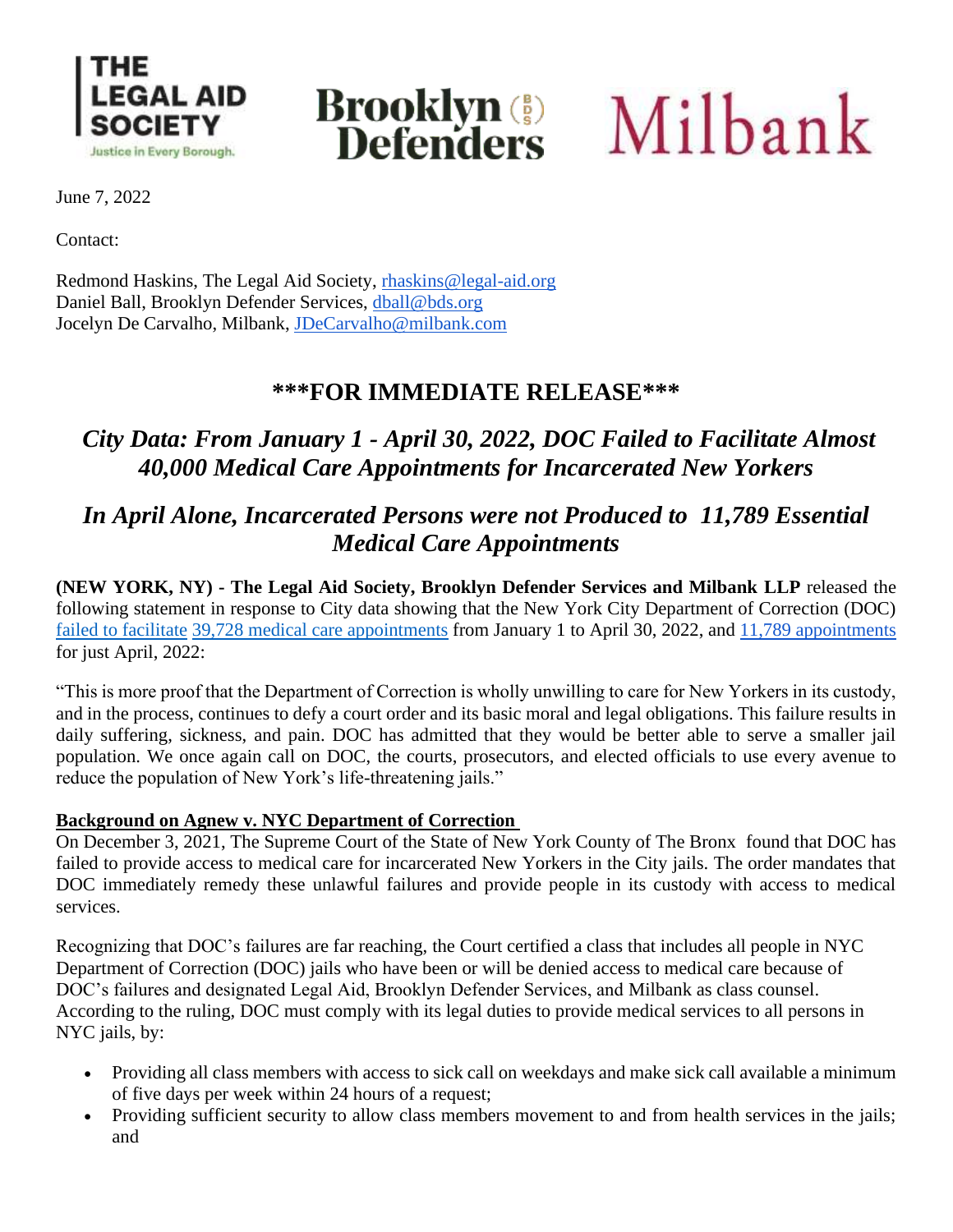• Not prohibiting or delaying class members' access to care, appropriate treatment, or medical or dental services.

The Court ordered DOC to demonstrate compliance with its order - and these duties - within one week of the date of the order.

Following an admission by a DOC official that the Department is not complying with the December court order to provide access to medical care for incarcerated New Yorkers, Legal Aid, Brooklyn Defender Services and Milbank LLP filed a motion for contempt.

The [admission](https://legalaidnyc.org/wp-content/uploads/2022/01/Affidavit-of-Chief-Pressley-Agnew-et-al-v-DOC-813431.2021E.pdf) came in an affidavit signed by DOC's Bureau Chief of Facility Operations, which reads in part: *"In my opinion, I believe this rate of production does not constitute substantial compliance with the pertinent directives to provide timely access to the clinics."*

The affidavit, combined with data demonstrating the barriers to accessing care and countless reports from people in DOC custody who are unable to access critical medical services, provides the basis of the Petitioners' request that the court hold the Department in contempt.

Last month, the Court issued an order finding the Department in contempt of its order. The Court provided DOC 30 days to demonstrate that it is no longer violating the Court's order or face a \$100 fine for each medical appointment missed from December 11, 2021 through January 2022. At \$100 per incident for at least 1,909 documented failures to provide an escort to medical services during the December and January period, DOC would owe approximately \$190,900 to the people affected by the jails' broken medical care system. The Court also ordered DOC to pay attorneys' fees and costs associated with bringing the contempt motion.

#### **Background on City Jails Crisis**

The conditions in the jails have been described as ["deplorable and nothing short of a humanitarian crisis.](https://www.nbcnewyork.com/news/local/rikers-monitor-warns-of-pervasive-disorder-and-chaos-and-calls-for-outside-help/3290200/)" By failing to provide access to medical care to individuals in its custody, DOC has violated well-established laws, and this failure has directly contributed to immeasurable suffering and the 22 deaths of persons in custody since the start of 2021.

People under suicide watch who should have been under constant supervision were left alone by DOC staff who abandoned their posts. At least five people being held at Rikers are believed to have died by suicide since November 2020, and the overall levels of self-harm among those imprisoned have increased at a rate described by the New York City Board of Correction as "alarming." Other people have suffered from serious health conditions and were in need of treatment, but they were left to fend for themselves.

Former DOC Commissioner Vincent Schiraldi himself admitted that the jails are in a state of crisis, stating ["the](https://legalaidnyc.org/wp-content/uploads/2021/12/Letter-from-DOC-Commissioner-re-COVID-19-in-City-jails.pdf)  [level of disorder here is deeply, deeply troubling" and "the risks to the human beings in our custody are at a](https://legalaidnyc.org/wp-content/uploads/2021/12/Letter-from-DOC-Commissioner-re-COVID-19-in-City-jails.pdf)  [crisis level.](https://legalaidnyc.org/wp-content/uploads/2021/12/Letter-from-DOC-Commissioner-re-COVID-19-in-City-jails.pdf)"

*###*

*The Legal Aid Society exists for one simple yet powerful reason: to ensure that New Yorkers are not denied their right to equal justice because of poverty. For 145 years, we have protected, defended, and advocated for those who have struggled in silence for far too long. Every day, in every borough, The Legal Aid Society changes the lives of our clients and helps improve our communities* **Error! Hyperlink reference not valid.**

*Brooklyn Defender Services (BDS) is a public defender organization serving tens of thousands of Brooklyn residents each year since 1996. Our mission is to provide high-quality and client-centered criminal, family, and*